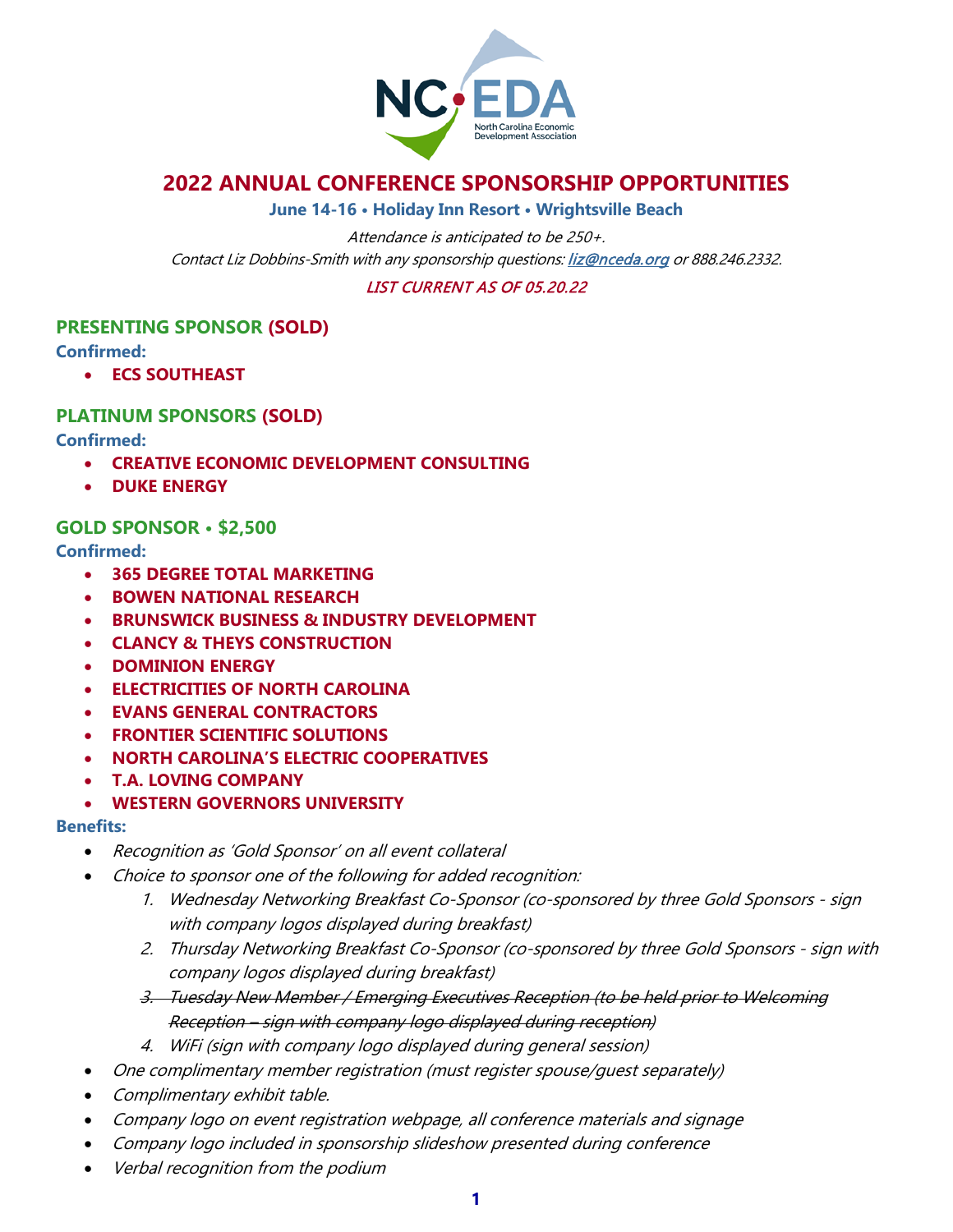# **NCEDA 2022 ANNUAL CONFERENCE SPONSORSHIP OPPORTUNITIES**

# **SILVER SPONSOR • \$1,500**

**Confirmed:**

- **GASTON COUNTY ECONOMIC DEVELOPMENT COMMISSION**
- **NORTH CAROLINA PORTS**
- **NORTH CAROLINA'S SOUTHEAST**
- **TERRACON CONSULTANTS**
- **THOMAS & HUTTON**

### **Benefits:**

- Recognition as 'Silver Sponsor' on all event collateral
- Choice to exclusively sponsor one of the following for added recognition:
	- 1. Tuesday or Wednesday Reception Entertainment Sponsor (sign with company logo displayed by band during dinner reception)
	- 2. Highlighters, Lanyards, Notepads or Pens (sponsor company provides item with their company logo that is distributed to attendees during general session)
	- 3. Wednesday Networking Break (sign with company logo displayed during networking break)
	- 4. Thursday Networking Break (sign with company logo displayed during networking break)
- Company name on event registration webpage, all conference materials and signage
- Company logo included in sponsorship slideshow presented during conference
- Verbal recognition from the podium

## **BRONZE SPONSOR • \$1,000**

### **Confirmed:**

- **AVANGRID RENEWABLES / KITTY HAWK OFFSHORE**
- **D.H. GRIFFIN COMPANIES**
- **GLOVER CONSTRUCTION COMPANY**
- **NORTH CAROLINA GLOBAL TRANSPARK ECONOMIC DEVELOPMENT REGION**

### **Benefits:**

- Recognition as 'Bronze Sponsor' on all event collateral
- Choice to exclusively sponsor one of the following for added recognition:
	- 1. Tuesday Registration Refreshments (sign with company logo displayed during registration)
	- 2. Tuesday or Wednesday Optional Activity (sign with company logo displayed at activity)
	- 3. Candy Basket Sponsor (sign with company logo by candy basket on the registration desk for duration of conference)
	- 4. Productivity Bell (company logo signage by bell on the registration desk for duration of conference – bell will be rung at the end of networking breaks)
- Company name on event registration webpage, all conference materials and signage
- Company logo included in sponsorship slideshow presented during conference
- Verbal recognition from the podium